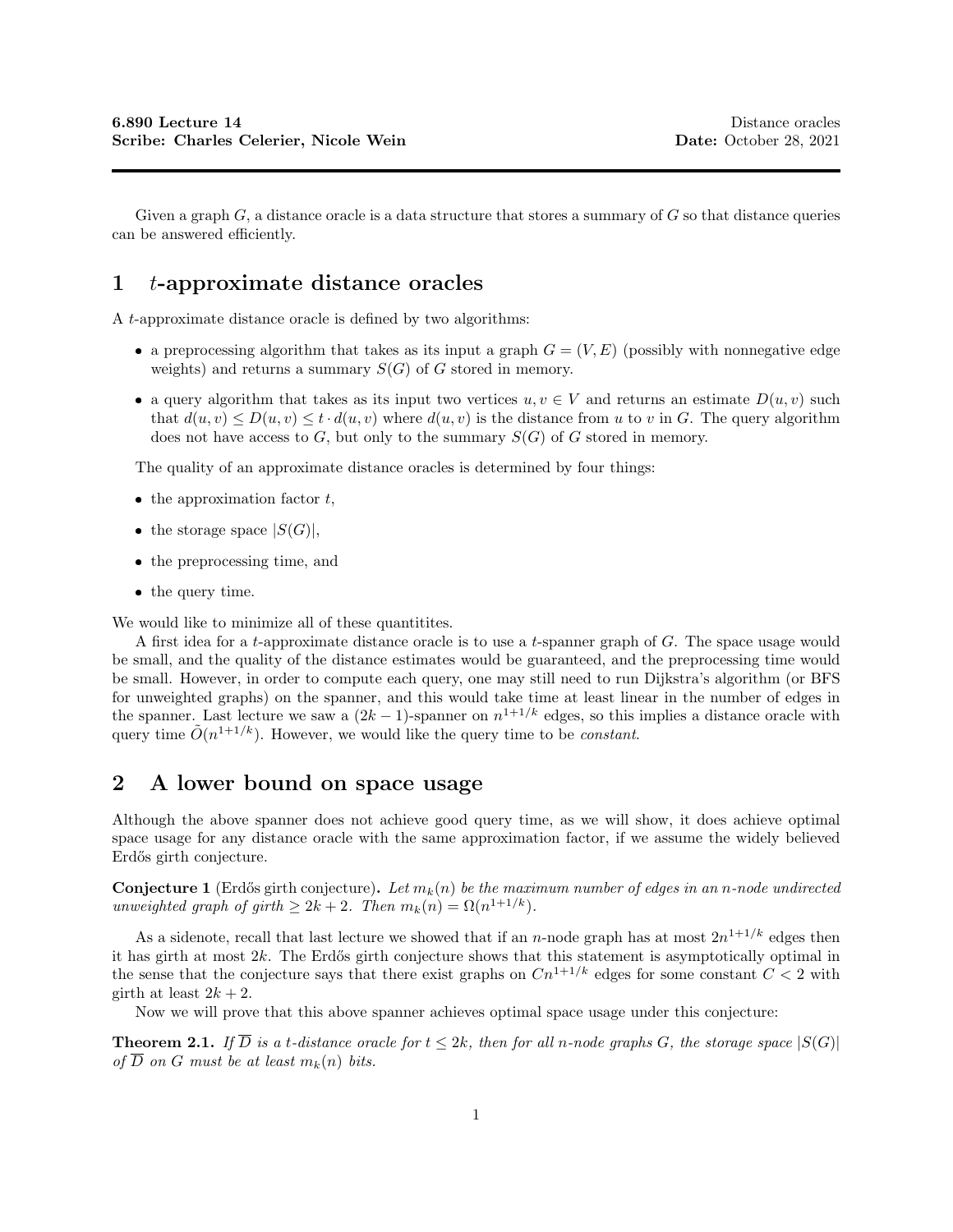The consequence of this theorem is that the Erdős girth conjecture implies that the required amount of storage is at least  $\Omega(n^{1+1/k})$ . The amount of storage our spanner uses is  $O(n^{1+1/k} \log n)$  where the log factor is simply for writing down the name of each edge. Intuitively, this theorem suggests that graphs with low girth cannot be "compressed" very well.

*Proof of Theorem 2.1.* Let G be a girth  $\geq 2k+2$  graph on  $m_k(n)$  edges and n nodes. Note that this implies G has  $2^{m_k(n)}$  subgraphs. The main idea of this proof is to show that for any pair  $H_1, H_2$  of subgraphs of G, any distance oracle must store different information for each one, that is,  $S(H_1) \neq S(H_2)$ . This provides a lower bound on the storage space.

Let  $H_1$  and  $H_2$  be subgraphs of G so that  $H_1 \neq H_2$ . Then, without loss of generality, let there be an edge  $(u, v)$  in  $H_1$  that is not in  $H_2$ . Let D be a t-approximate distance oracle for  $t < 2k + 1$ . We will consider what D stores in memory for all  $2^{m_k(n)}$  subgraphs of G.

Let  $D_{H_1}(u, v)$  and  $D_{H_2}(u, v)$  be the answer that D gives for  $d_{H_1}(u, v)$  and  $d_{H_2}(u, v)$ , respectively. Since  $d_{H_1}(u, v) = 1$ , we know that

$$
1 \le D_{H_1}(u, v) \le t. \tag{1}
$$

Furthermore, since G has no cycles of length at most  $2k + 1$ , removing the edge  $(u, v)$  from G causes the distance between u and v to become at least  $2k + 1$ . Thus,  $d_{H_2}(u, v) \ge 2k + 1$ . Therefore, we have

$$
D_{H_2}(u, v) \ge d_{H_2}(u, v) \ge 2k + 1 > t. \tag{2}
$$

Combining eugations 1 and 2, we have that  $D_{H_1}(u, v) < D_{H_2}(u, v)$ . Since the distance oracle uses the same query algorithm for both  $H_1$  and  $H_2$ , and the only input to the query algorithm is the summary S of the input graph, this means that  $S(H_1) \neq S(H_2)$ .

Thus, for all  $2^{m_k(n)}$  subgraphs of G, the information that D stores must be distinct. Then since  $2^{m_k(n)}$ different bit strings cannot be represented by less than  $m_k(n)$  bits, the storage space that D uses must be at least  $m_k(n)$  bits.

# 3 A  $(2k-1)$ -approximate distance oracle with constant query time

For the rest of the lecture we will show that there exist distance oracles with constant query time that still have optimal space usage. In particular, we will prove the following theorem.

**Theorem 3.1.** For all integers  $k \geq 2$ , for any n-node undirected weighted graph, there exists a  $(2k-1)$ approximate distance oracle using  $\tilde{O}(n^{1+1/k})$  space,  $\tilde{O}(mn^{1/k})$  time for preprocessing, and can answer queries in  $O(1)$  time.

It turns out that good distance oracles do not exist for directed graphs. It is a good exercise to think about why.

### 3.1 Warm-up: A 3-approximate distance oracle

As a warm-up to proving theorem 3.1, we will consider the  $k = 2$  case, i.e. a 3-approximate distance oracle with  $\tilde{O}(n^{3/2})$  space usage.

#### Construction

- For each  $v \in V$ , let  $N_{\sqrt{n}}(v)$  be the set of the closest  $\sqrt{n}$  nodes to v.
- Let A be a random subset of V of size  $O(\sqrt{n}\log n)$  so that by the hitting set results from previous lectures, we have that A hits  $N_{\sqrt{n}}(v)$  for all v with high probability. (We can also create A deterministically, given all the  $N_{\sqrt{n}}(v)$ .)
- For each vertex v, let  $p(v)$  be the closest node to v that is in A.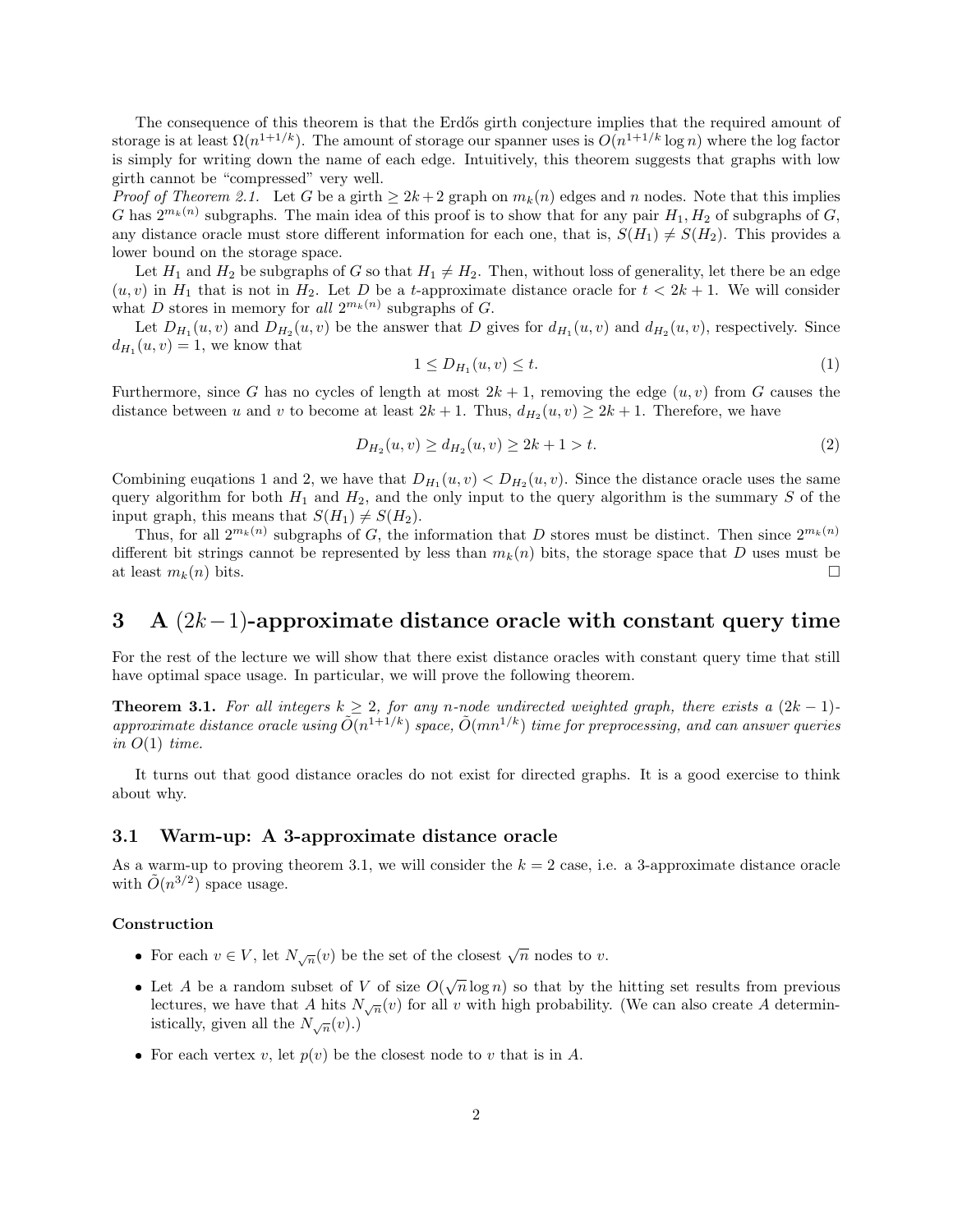- Let  $A(v)$  to be the set of nodes that are closer to v than A is to v. That is,  $A(v) = \{x \in V \mid d(v, x)$  $d(v, p(v))$ .
- Let the *ball* (or *bunch*)  $B(v)$  of v be  $A ∪ A(v)$  for all v.

For all  $v \in V$  and for all  $x \in B(v)$  we store  $d(v, x)$  in a hash table. We also store for each v,  $p(v)$ .

Query algorithm If  $v \in B(u)$ , then the distance oracle returns  $d(u, v)$  from memory by accessing the hash table of v. Otherwise,  $v \notin B(u)$ , so the distance oracle accesses  $p(u)$  and returns  $d(u, p(u)) + d(p(u), v)$ . This is possible in constant time since by definition  $p(u) \in A \subset B(x)$  for all  $x \in V$ .

**Storage space** We will show that we only store  $n^{3/2}$  distances. To do this, we will show that each ball is of size at most  $\tilde{O}(n^{1/2})$  with high probability.

Recall that  $B(v) = A \cup A(v)$ . Since  $|A| = O(\sqrt{n} \log n)$ , it suffices to show  $|A(v)| \leq \sqrt{n}$ . Because A hits the closest  $\sqrt{n}$  nodes to v with high probability, we necessarily have that some node  $a \in A$  is also in  $N_{\sqrt{n}}(v)$ . Thus, all nodes closer to v than a are also in  $N_{\sqrt{n}}(v)$ . By the definition of  $A(v)$ , this implies  $A(v) \subset N_{\sqrt{n}}(v)$ . Therefore,  $|A(v)| \leq |N_{\sqrt{n}}(v)| = \sqrt{n}$ .

Approximation factor We are only left with proving that the query responses satisfy

$$
d(u, v) \le D(u, v) \le 3d(u, v). \tag{3}
$$

First we note that if  $v \in B(u)$ , our query algorithm returns the exact distance. Thus, suppose  $v \notin B(u)$ . In this case our query algorithm returns  $d(u, p(u)) + d(p(u), v)$ . By the triangle inequality,  $d(u, v) \leq d(u, p(u)) + d(v(u), v)$  $d(p(u), v)$ , so the first inequality in (3) holds.

Now we prove the second inequality. Since  $v \notin B(u)$  we know that  $v \notin A(u)$ . Thus, by definition  $d(u, v) \geq d(u, p(u))$ . Applying this inequality along with the triangle inequality, we have:

$$
D(u, v) = d(u, p(u)) + d(p(u), v)
$$
  
\n
$$
\leq d(u, p(u)) + (d(p(u), u) + d(u, v))
$$
  
\n
$$
= 2d(u, p(u)) + d(u, v)
$$
  
\n
$$
\leq 3d(u, v).
$$

## 4 Proof of Theorem 3.1

We will ignore preprocessing time for this lecture; you will prove it on the homework.

Construction Instead of taking a single sample A of nodes, we take many nested samples.

Let  $A_0 = V$  and  $A_k = \emptyset$ . For  $1 \leq i \leq k-1$ , choose a random  $A_i \subseteq A_{i-1}$  of size  $\frac{|A_{i-1}|}{n^{1/k}} \log n \leq \tilde{O}(n^{1-i/k})$ . Let  $p_i(v)$  be the closest node to v in  $A_i$ , with the caveat that if  $d(v, p_i(v)) = d(v, p_{i+1}(v))$  then we let  $p_i(v) = p_{i+1}(v)$ . Now we define the following sets for all v

$$
A_i(v) = \{ x \in A_i \mid d(v, x) < d(v, p_{i+1}(v)) \}
$$

and

$$
B(v) = A_{k-1} \cup \left( \bigcup_{i=0}^{k-2} A_i(v) \right).
$$

Then  $\forall v \in V, \forall x \in B(v)$ , store  $d(v, x)$  in a hash table for v. Also store for each  $v \in V$  and each  $i \leq k-1$ ,  $p_i(v)$ .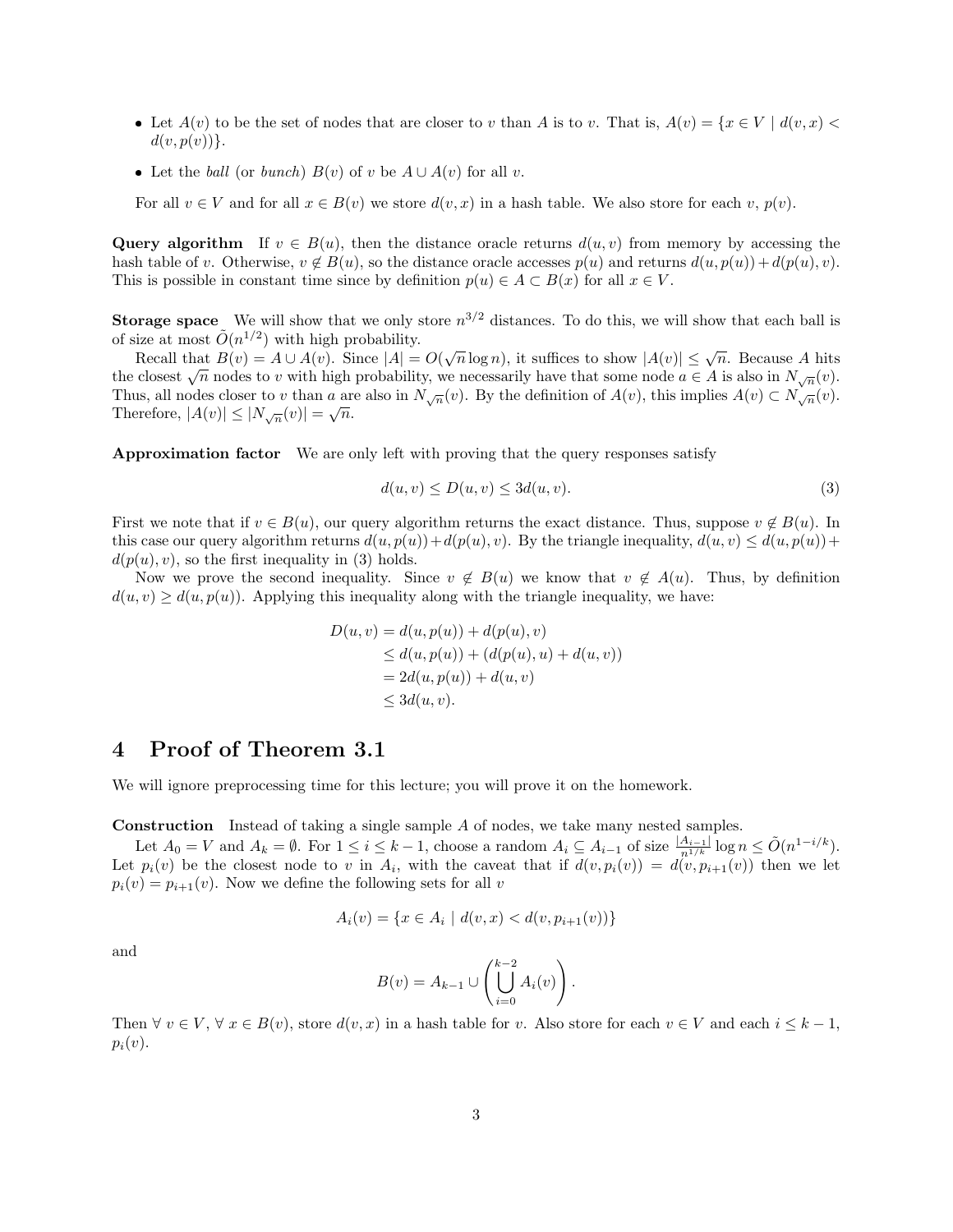#### Query algorithm

Algorithm 1:  $\text{Query}(u, v)$ 

 $w \leftarrow = v$ for  $i = 0$  to  $k - 1$  do if  $w \in B(u)$  then return  $d(u, w) + d(w, v);$ else //  $w \notin B(u)$  $w \leftarrow p_{i+1}(u);$ swap  $u$  and  $v$ ;

This algorithm looks strange at first glance. Below we will discuss the ideas behind what is happening here.

**Storage space** We will show that we only store  $n^{1+1/k}$  distances. To do this, we will show that each ball is of size at most  $\tilde{O}(n^{1/k})$  with high probability.

By definition,  $|A_0| = n$ ,  $|A_1| = \Theta(n^{1-1/k} \log n)$ , and more generally,  $|A_i| \leq O(n^{1-i/k} \log^i n)$ , so  $|A_{k-1}| \leq$  $\tilde{O}(n^{1-(k-1)/k}) = \tilde{O}(n^{1/k}).$ 

It remains to show that for all i,  $|A_i(v)| \leq \tilde{O}(n^{1/k})$ . Let  $T_{i,v}$  be the closest  $n^{1/k}$  nodes of  $A_i$  to v. By construction,  $A_{i+1} \subseteq A_i$  is random and has size  $O(\frac{|A_i|}{n^{1/k}} \log n)$ . This implies, again by the hitting set results discussed before, that with high probability for all  $\hat{v}$ ,  $A_{i+1}$  hits  $T_{i,v}$  (i.e. there is a node in  $A_{i+1}$  that is also in  $T_{i,v}$ ). By the definition of  $A_i(v)$ , similar to our proof for the  $k = 2$  case, this implies  $A_i(v) \subseteq T_{i,v}$ . We can then conclude that  $|A_i(v)| \leq |T_{i,v}| = n^{1/k}$ .

Query time First notice that in iteration i of the for loop  $w = p_i(v)$ , although u and v swap at each iteration so w alternates between  $p_i$  of the original v and  $p_i$  of the original u. Thus, we return  $d(u, p_i(v))$  +  $d(p_i(v), v)$  (where possibly u and v have swapped from their original identities).

To show that the query algorithm runs in constant time, we need to show that the distance oracle has stored the distances  $d(u, p_i(v))$  and  $d(p_i(v), v)$ . That is, we will show that

Claim 1. For all  $i, u, p_i(u) \in B(u)$ .

*Proof.* By induction. Observe that  $p_{k-1}(u) \in A_{k-1} \subseteq B(u)$ . Assume  $p_{i+1}(u) \in B(u)$ . If  $p_i(u) = p_{i+1}(u)$ , we are done. Otherwise,  $d(p_i(u), u) < d(u, p_{i+1}(u))$  so  $p_i(u) \in A_i(u) \subseteq B(u)$ .

Approximation factor Note that by the triangle inequality, we have

$$
d(u, v) \le d(u, w) + d(w, v) = D(u, v)
$$

for all i. Hence any distance estimate returned will always be at least the real distance.

We will prove correctness by induction via Lemma 4.1 below. The following few paragraphs before the lemma statement describe the analysis for the first few levels. They are not strictly necessary for the proof, but may provide some idea of what is going on.

If  $v \in B(u)$  the algorithm returns the exact distance. So assume otherwise. Then,  $v \notin A_0(u)$ , so  $d(u, v) \geq d(u, p_1(u)).$ 

Now, the algorithm asks if  $p_1(u) \in B(v)$ . If so, the algorithm returns  $D(u, v) = d(v, p_1(u)) + d(p_1(u), u)$ . Applying the triangle inequality to the triangle composed of u, v, and  $p_1(u)$ , we have that since  $d(u, v) \ge$  $d(u, p_1(u))$ , we have  $d(v, p_1(u)) \leq 2d(u, v)$ . Thus,  $D(u, v) \leq 3d(u, v)$ .

On the other hand, if  $p_1(u) \notin B(v)$ , then  $p_1(u) \notin A_1(v)$  so  $d(v, p_1(u)) \geq d(v, p_2(v))$ . Since  $d(v, p_1(u)) \leq d(v, p_2(v))$  $2d(u, v)$ , we have that  $d(v, p_2(v)) \leq 2d(u, v)$ . Now, the algorithm asks if  $p_2(u) \in B(v)$ . If so, the algorithm returns  $D(u, v) = d(u, p_2(v)) + d(p_2(v), v) \leq d(u, v) + 2d(v, p_2(v))$ . Now, we have that since  $d(v, p_2(v)) \leq$  $2d(u, v)$ , we have that  $D(u, v) \leq 5d(u, v)$ .

Now we give our lemma that gives us an inductive proof of the approximation quality.